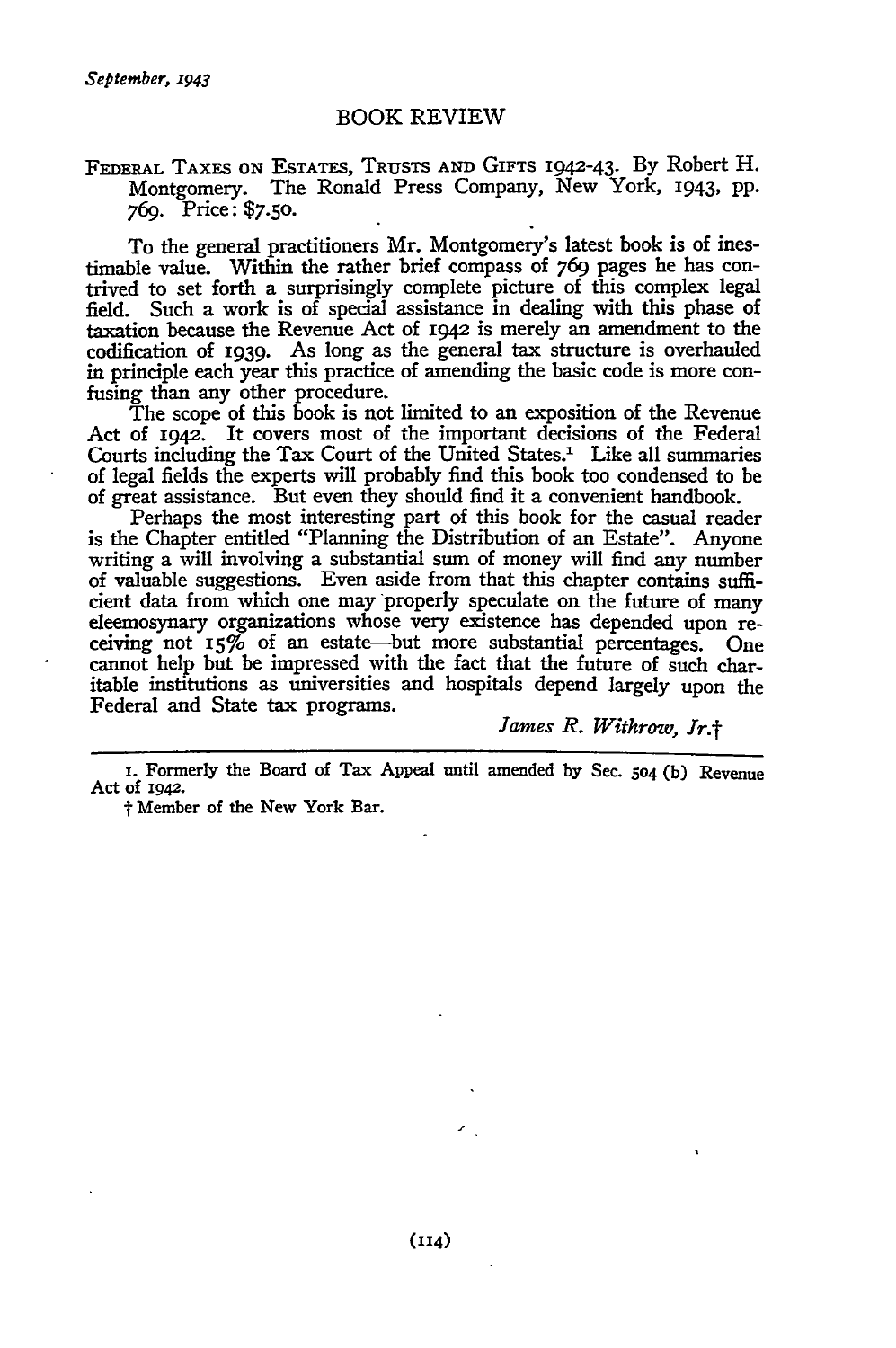### **JUDAH** P. BENJAMIN: CONFEDERATE STATESMAN. By Robert Douthat Meade. Oxford University Press, New York. **1943.** Pp. ix, **432.** Price: **\$3.75.**

One of the most colorful characters in an equally colorful and decisive scene of American history, Judah P. Benjamin was an influential and important figure even in a period which starred Abraham Lincoln, Robert E. Lee, Jefferson Davis, William Seward, and in contemporary England, Pollock, Selborne, Gladstone, and Disraeli with whom he often has been compared. Yet today he is familiar to the average person merely as a name in the Confederate cabinet. Not until fifty-four years after his death was a marker placed upon his grave; and it was fifty-nine years before anyone attempted to write a complete biography of his entire life. Professor Meade has accomplished this in the present volume, which is a comprehensive and authentic account of what the London *Times* in 1884 dehe has made a worthwhile contribution to political, military, and legal history.

The book is divided into three major themes to correspond with the three "careers" in Benjamin's life, American lawyer and statesman, Confederate leader, and English barrister. The first portion, which begins with the immigration of young Judah to North Carolina from the West Indian Islands, and the subsequent events which culminated in his becoming one of the wealthiest and most renowned leaders of the bar, and United States Senator from Louisiana during the critical years preceding the Civil War, reveals careful research and analysis. However, the author's treatment of this phase is a bit too academic to awaken on the part of the reader more than a casual interest in Benjamin as a personality, but is rather more interesting as an account of legal decisions of cases in which he was counsel, Louisiana politics, and the corresponding political trends of the rest of the nation. Yet during these years occurred events which singly would have high-lighted the life of an ordinary individual-acquisition of more than one fortune, participation in several of the most controversial lawsuits of the time, nomination as an associate justice of the United States Supreme Court, which he declined, to pursue his more remunerative legal and political career, and an offer to be minister to Spain which he likewise rejected.

The chapters devoted to the period of the War more strikingly illustrate Benjamin's forceful personality. Conceded to have been the most influential member of the Davis Cabinet, Benjamin demonstrated his legal training both as Secretary of War and later as Secretary of State. Indeed, General Beauregard once complained that Mr. Benjamin "would only view the legal aspect of things. **. .** insensibly this army and myself will be put into the straitjackets of the law . **. . ."** Yet despite his limited knowledge of military strategy, opposition from the military leaders, and increasing economic handicaps, he succeeded in doing what few others could have accomplished, and Professor Meade speculates as whether or not the War would have had a different result had more of Benjamin's suggestions been followed.

Perhaps the most notable and amazing years of Benjamin's life, and those of most interest to the legal minded reader, occurred after the Con-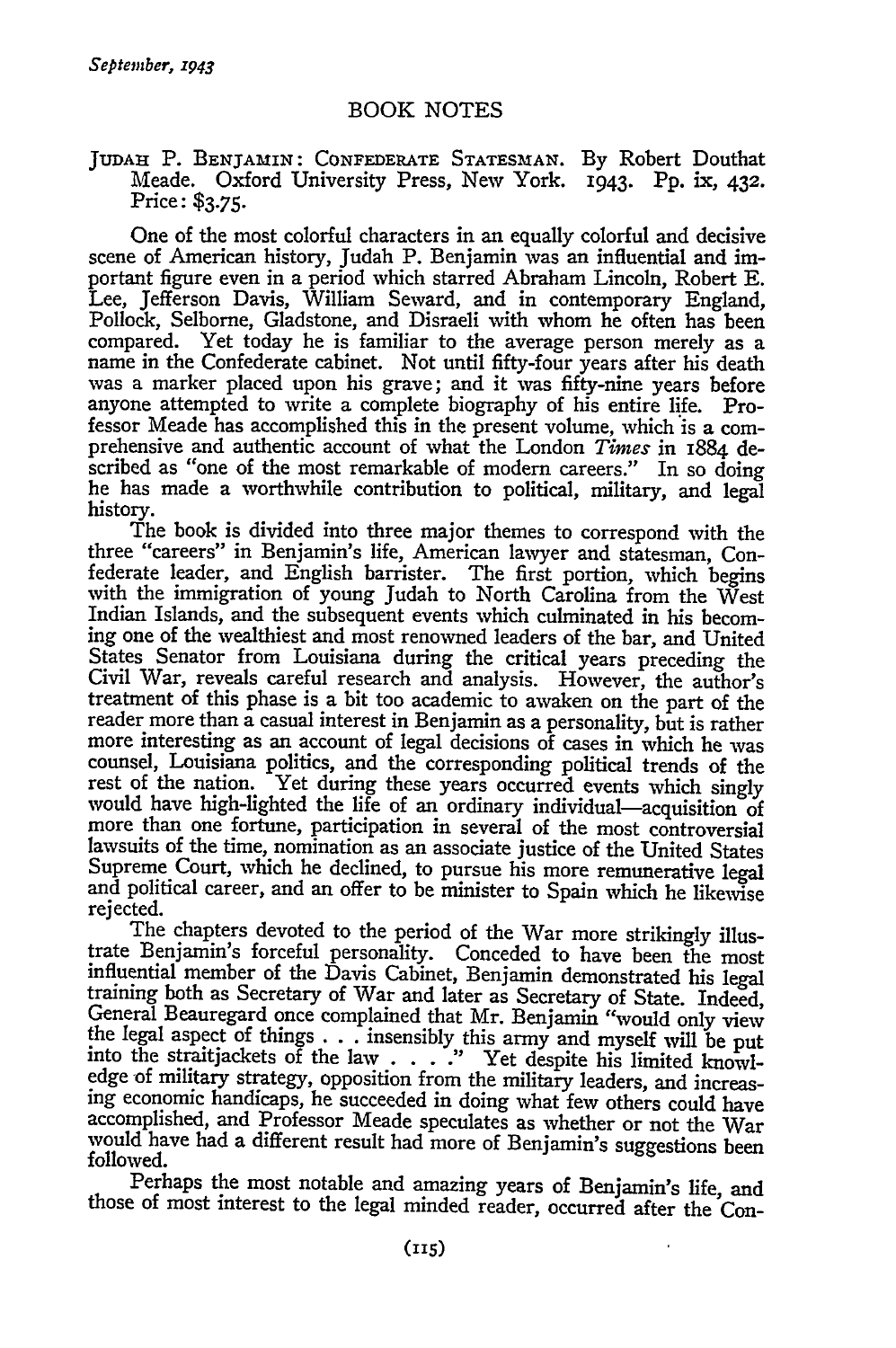federacy was crushed, when Benjamin escaped to England. Over fifty years old, with means for but a bare subsistence, he achieved a mastery of English law, and began the practice which commanded the praise of his fellow barristers. During this time he wrote *Benjamin on Sales,* which is recognized as a legal classic, and amassed a fortune. Credited with introducing large fees to England, he would never bargain about his fees, and even in his early days in England he never cheapened his legal services. The author relates that on one such occasion a leading firm sent him some work to do and attached a small fee. When several days later the clerk discovered the papers on Benjamin's desk still unopened, and asked if there had been some mistake, Benjamin replied, "Not at all; the fee proffered covered taking in the papers, but not examining them."

Indicative of the esteem he had gained in the legal profession was the banquet given by the bar of England in his honor upon his retirement, the first time such recognition had ever been accorded an American.

Unlike too many biographers, Professor Meade has not sought to canonize his subject; instead he has given a faithful account of "a man, whose life, despite its share of human weaknesses, offers one of the most remarkable examples in modem history of successful struggle against adver $s$ ity." **P.** 

## CHALLENGE TO FREEDOM. By Henry M. Wriston. Harper and Brothers, New York, 1943. PP. x, 240. Price: **\$2.o0.**

"Challenge to Freedom" persuasively presents the argument that our country has swung too far toward centralization and executive power. Mr. Wristor was motivated by a deep conviction that we, **by** our inaction, are in the process of surrendering our American heritage of freedom. He approaches his discussion from an historical point of view, and finds that our present tendencies are "stark reaction."

His economic thesis is that "the government of the United States **.** . was not dedicated to the laissez faire doctrine or the totalitarian technique," but to an elastic and variable *via media.* He criticizes laissez faire as "needlessly cruel" and totalitarianism as necessarily resulting in "universal management." The conclusion drawn is that "the situation now calls simply for a restoration of balance."

Of particular interest to lawyers and law students is the chapter en- titled "Administrative Management." First, he attacks the mushroom growth of administrative agencies. The argument is ably presented that they constitute "a grave danger to American liberty" because government by them "cannot be said to be government *by* the people at all." His desire is to keep administrative agencies from infringing on other fields without legislative authority, and to subject their decisions and orders to ultimate review by the judiciary. Illustrations are presented of their extra-legal method of obtaining compliance with administrative orders; the way they are used to increase the power of the executive branch of the government at the expense of the legislative and judicial branches; and their freedom from restriction in hiring and firing employees. Likewise, government corporations are subjected to his scrutinizing inquiry. Our attention is drawn to the fact that their "operations [are] very much larger than all the costs of government only ten years ago"; that they are an effective means of eliminating the control of the Comptroller-General; and that their control lies in the hands of "a very small group of men." His thesis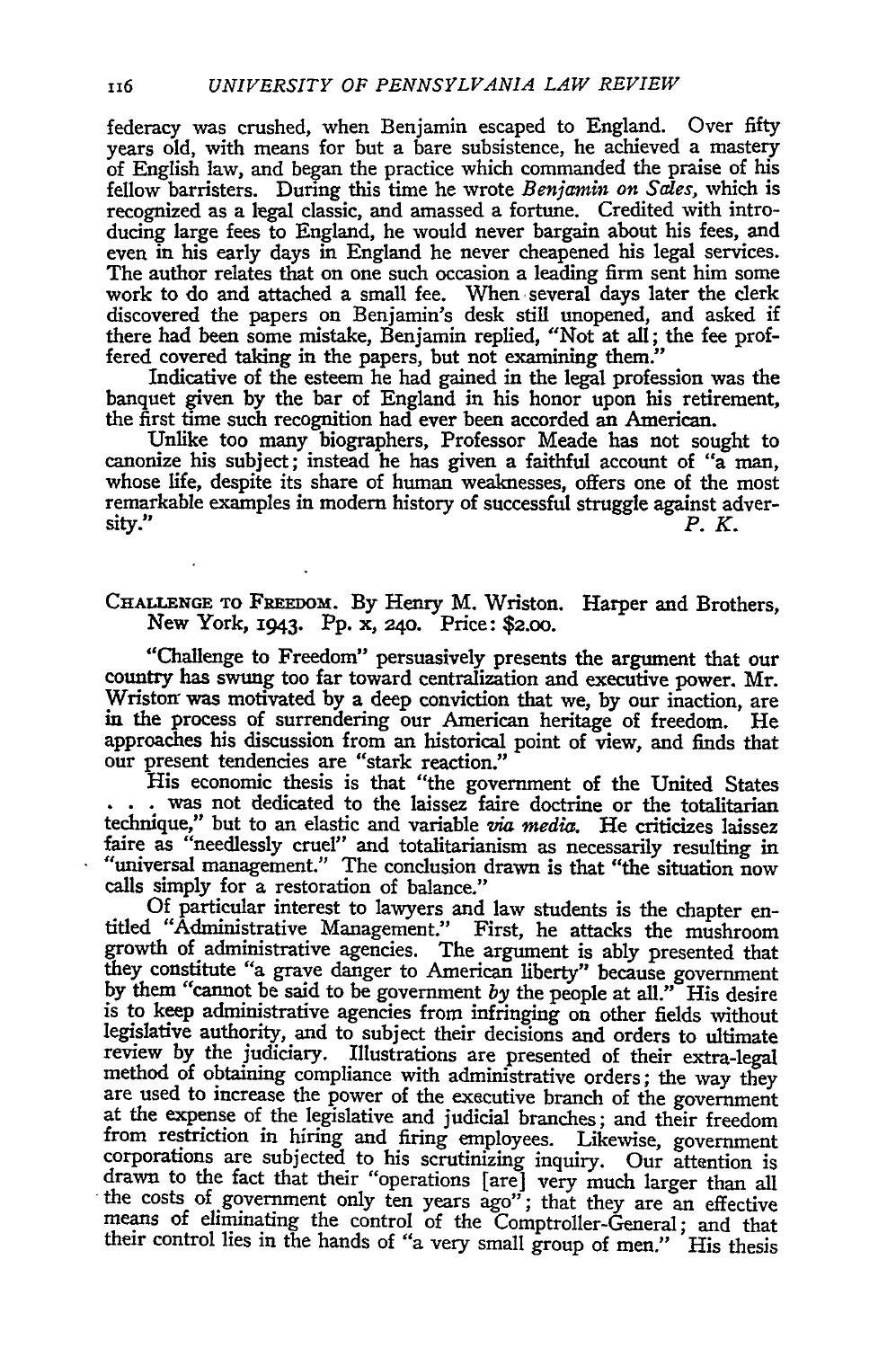in this chapter remains the same: that we are riding the road to concentration of power in the hands of the executive branch of the government, and that the road leads ultimately to tyranny.

Throughout, he places the blame for this trend on our citizens, believing that we have, to a large extent, lost faith in the processes of democracy and in ourselves. The author criticizes the mood of lethargy and impotence in the face of national and international problems and the tendency to rest the solution of them in the hands of the government.

Regardless what one may think of the author's thesis, the book is well worth reading. His style is direct, forceful and succinct. His conclusions are clear and unequivocal and their presentation is certainly thought provoking. The only criticism is that the book is too short. The chapter on "Administrative Management" itself could be expanded to a good-sized work. A by-product of this brevity is an apparent lack of documentation. On the other hand, many persons will undoubtedly read it, who might otherwise have turned away, had it been expanded to the size the subject matter merits. *F. G. K., Jr.*

# **Roy BEAN:** LAW WEST OF **THE** PEcos. By **C.** L. Sonnichsen. The Macmillan Company, New York. 1943. Pp. viii, *207.* Price: **\$2.50.**

This is probably the most authoritative biography to date of that fabulous figure of our Southwestern frontier, Roy Bean. Yet "Judge" Bean's life, as presented here, is still little more than a fragmentary account pieced together from the countless legends that have been told about him for the past half a century. The lack of any greater degree of authenticity does not detract from the appeal this book should have to readers who are interested in the administration of justice on the American frontier.

In 1882 Roy Bean was appointed a Justice of the Peace in order that there be some semblance of law along the railroad then being built in West Texas. Shortly thereafter he evolved his system of "saloon-style" justice. His court-room was his saloon; the judicial bench was the bar over which he dispensed his beer; his jury was composed of the bar-flys; and his six-shooter served the dual purpose of maintaining order (both of the taproom and of the court-room) and of seeing that his judicial decrees were enforced. He was, therefore, not guilty of any misrepresentation when he posted his famous sign across his saloon: *Judge Roy Bean Notary Public. Law West of the Pecos. The Jersey Lilly.* The primary interest of this book, therefore, is the way it demonstrates that Roy Bean was the "law," which was merely "another name for his will."

The library of this unique court consisted of one thirty year old volume of the Texas Statutes. This was the sole authority that governed the operation of the court, and was referred to on but very few occasions. Once a local Irishman appeared before Judge Bean charged with the murder of a Chinese coolie who worked on the railroad. In ruling on the matter, he said that he had gone through his book and found that it was homicide to kill a human being, "but", he concluded, "I'll be damned if I can find any place where it says it is against the law to kill a Chinaman."

His "rough-and-ready" justice is illustrated in countless anecdotes, all of which demonstrate why this biography is so aptly subtitled *The Law West of the Pecos.* As a Justice of the Peace he was permitted to per-form marriage ceremonies, but he certainly never had the legal authority to dissolve any marriage. Nevertheless, on the rather common-sense theory